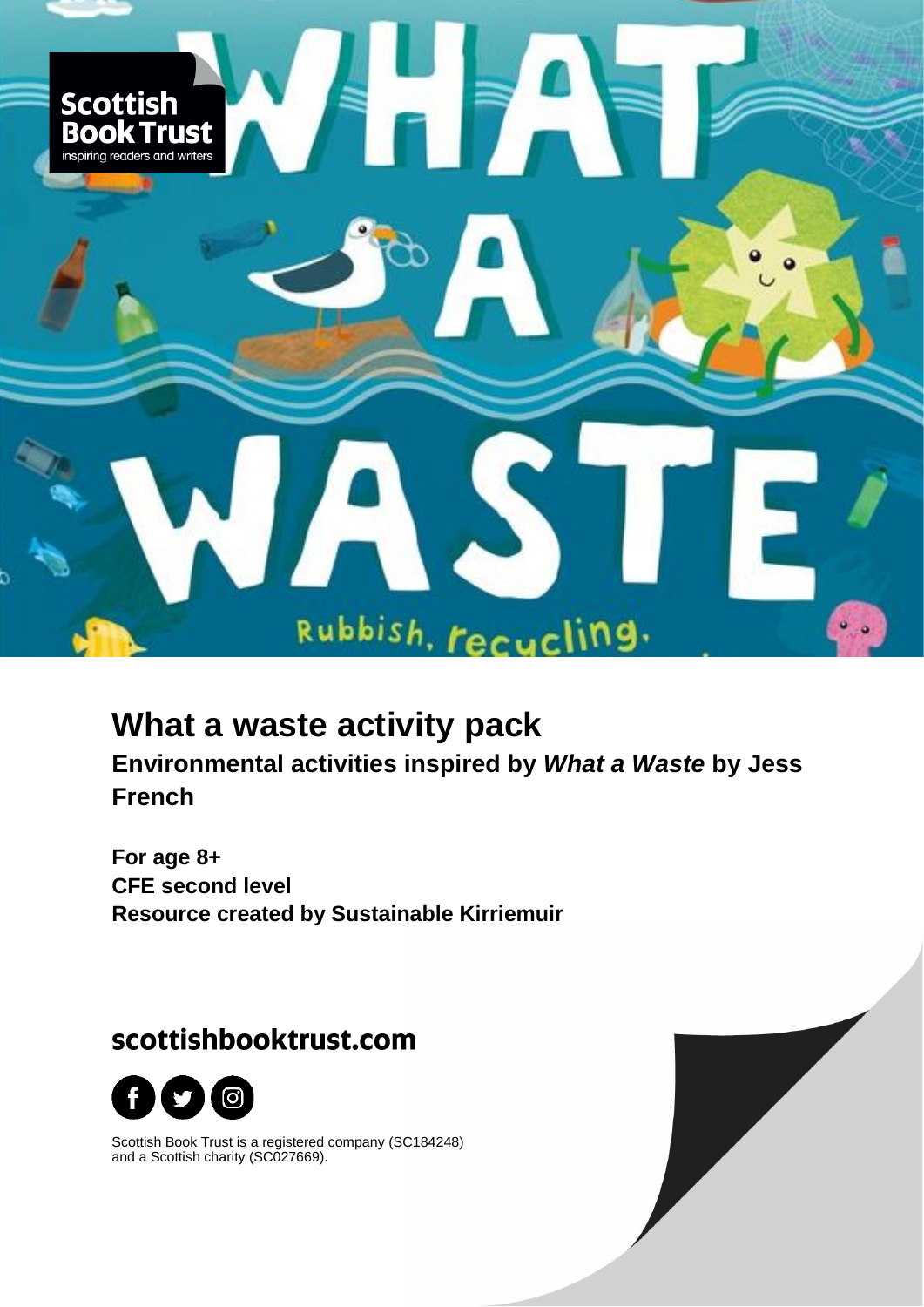# **Contents**

## <span id="page-1-0"></span>**About this resource**

This hands-on resource contains tips and activity ideas to support pupils in understanding waste, and some of the things that can be done to reduce, reuse and recycle it.

This resource was inspired by the book *What a Waste* by Jess French, but the activities are flexible and adaptable can be used with any book on an environmental theme.

# <span id="page-1-1"></span>**Sustainable Kirriemuir**

Sustainable Kirriemuir is a community group advocating for action in the face of a changing climate. Their mission is not only to promote environmental sustainability at a grassroots level and raise awareness of the effects of climate change; but to provide real opportunities to mitigate and adapt to climate change and strengthen community resilience. They are working with individuals, groups, schools and businesses for the local community, its economy and its infrastructure. [Explore their](https://www.sustainablekirriemuir.co.uk/)  [website](https://www.sustainablekirriemuir.co.uk/) for more information, activities and resources.

# <span id="page-1-2"></span>**Litter picking survey**

SCN 1-15a, SCN 2-20b, HWB 2-35a

#### **Activity:**

The aim of this activity is to carry out a litter pick and survey in your school playground or in a nearby park with your class, then analysing what type of litter was found. Print and hand out copies of the litter survey worksheet [\(appendix 1\)](#page-4-0) for your pupils to keep record of what they find. Split your class into small groups to carry out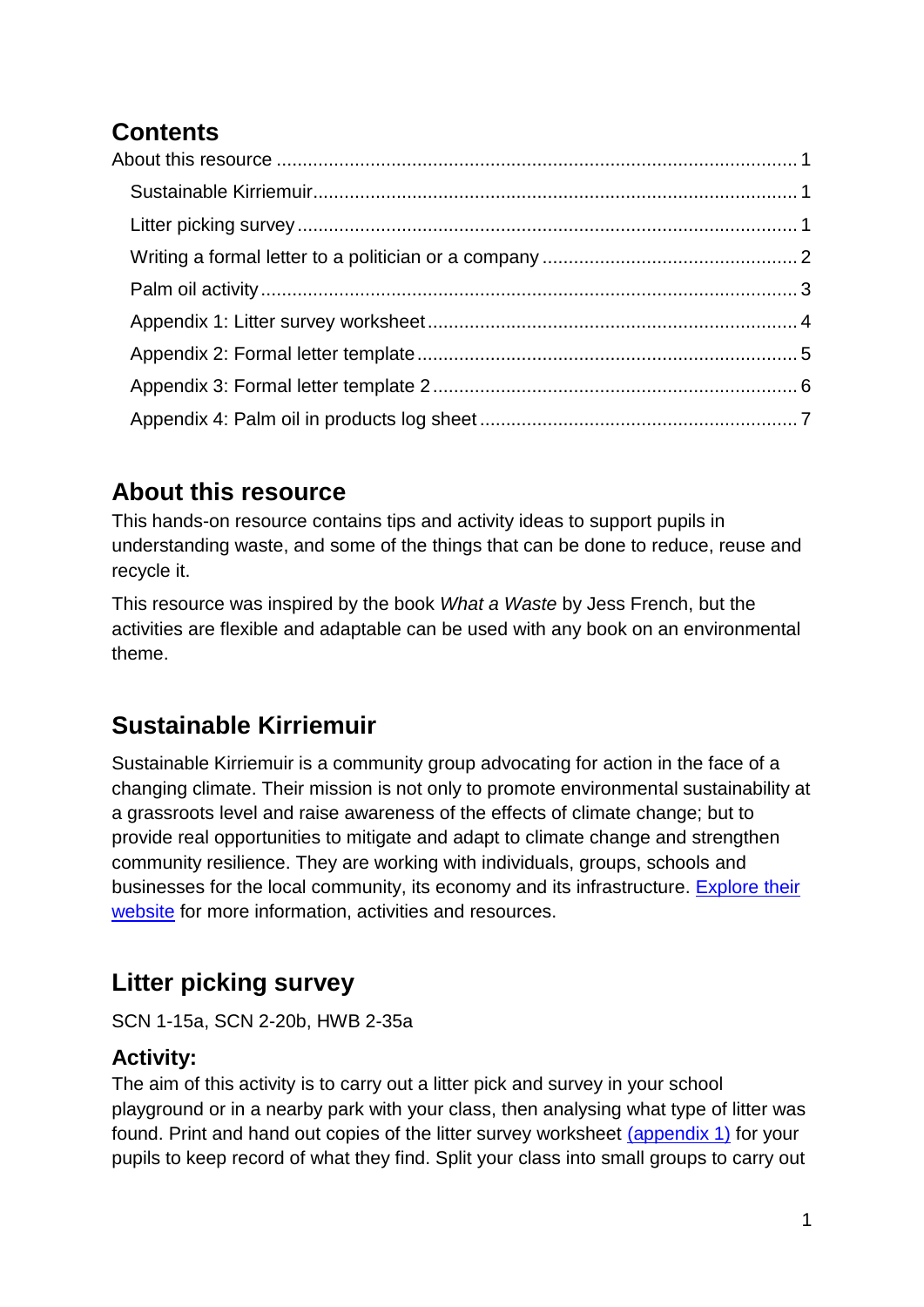the survey, then come back together afterwards to discuss the class findings using the questions below.

#### **You will need:**

- Litter survey sheet (provided appendix 1)
- Pen or pencil
- Bin bag
- Litter picker/grabber
- Hoop (optional)

#### **Discussion Points:**

- What were the most common types of litter you found? (You might want to combine the class results and convert the data into a graph or pie chart with your class to analyse the results.)
- Were you surprised at the quantity of litter you found? Was it more or less than you were expecting?
- What do you think could be done to reduce the amount of litter in the school playground?

## <span id="page-2-0"></span>**Writing a formal letter to a politician or a company**

SCN 2-20b, LIT 2-20a, ENG 2-27a, LIT 2-29a

#### **Activity:**

The aim of this activity is to offer hints and tips to help you and your pupils write a formal letter to either a politician or a company, to ask them to help the environment through changes or laws, such as banning free plastic bags in shops.

Such an occasion requires a more formal letter, with a structure (see [appendix 2](#page-5-0) and/or [appendix 3](#page-6-0) for a template). This could link to discussions and other activities around lobbying and activism. You can find more [letter writing resources](https://www.scottishbooktrust.com/learning-resources/top-tips-for-letter-writing) by Scottish Book Trust available on the website.

- Work with pupils to choose what it is about waste that they would like to write a letter about, who they would like to write it to, or what they want to see change; is it a local politician they want to ask to arrange for recycling bins in the school playground? Or is it a company that produces a lot of waste found during the school grounds litter pick activity that they would like to see using compostable packaging instead?
- Share the letter template [\(appendix 2](#page-5-0) or [appendix 3\)](#page-6-0) with pupils and ask them to write in their details and note what they would like to write in each paragraph. Once they have finished the template, pupils can rewrite their letter in full and you can send them on, on behalf of the pupils. Alternatively, you could then work together on a class letter that the class can send together to their chosen politician.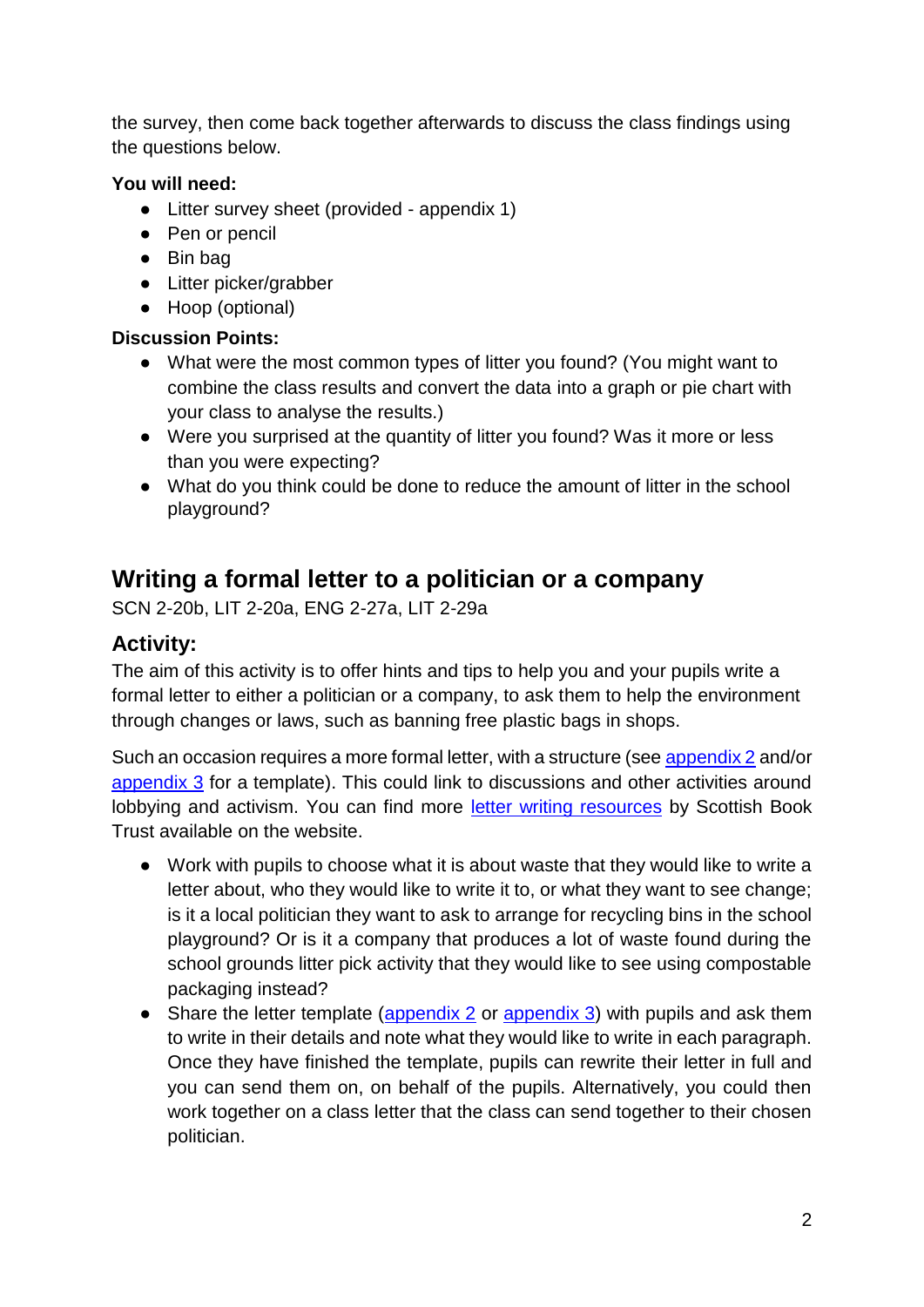## <span id="page-3-0"></span>**Palm oil activity**

SCN 2-20a, SCN 2-20b, HWB 2-35a

### **Activity:**

Ask each pupil to bring in the clean food packaging of a food item from home. In class, ask the pupils to check the food ingredients on the packaging on their table and record whether they have palm oil in them using the worksheet provided [\(appendix 4\)](#page-7-0). Have each table swap packaging, and ask the pupils to look for and record the presence of palm oil again. This could lead to a whole class discussion around palm oil and a poster making session to raise awareness of the negative effects of using palm oil, additionally campaigning for people to use sustainably sourced palm oil. You could ask your local library or supermarket to display the class posters.

#### **You will need:**

- Log sheet (provided [appendix 4\)](#page-7-0)
- Pen or pencil
- Access to clean food packaging
- Paper/card and pens (optional for poster making)

#### **Discussion points:**

- Which items had palm oil in them?
- Did the packaging mention whether it was sustainably sourced?
- Can you think of an alternative to the packaged food containing palm oil? Maybe you could use a recipe to make a homemade version?

Chester Zoo has some [great resources and videos](https://www.chesterzoo.org/what-you-can-do/our-campaigns/sustainable-palm-oil/) about palm oil you can share to support and supplement this activity.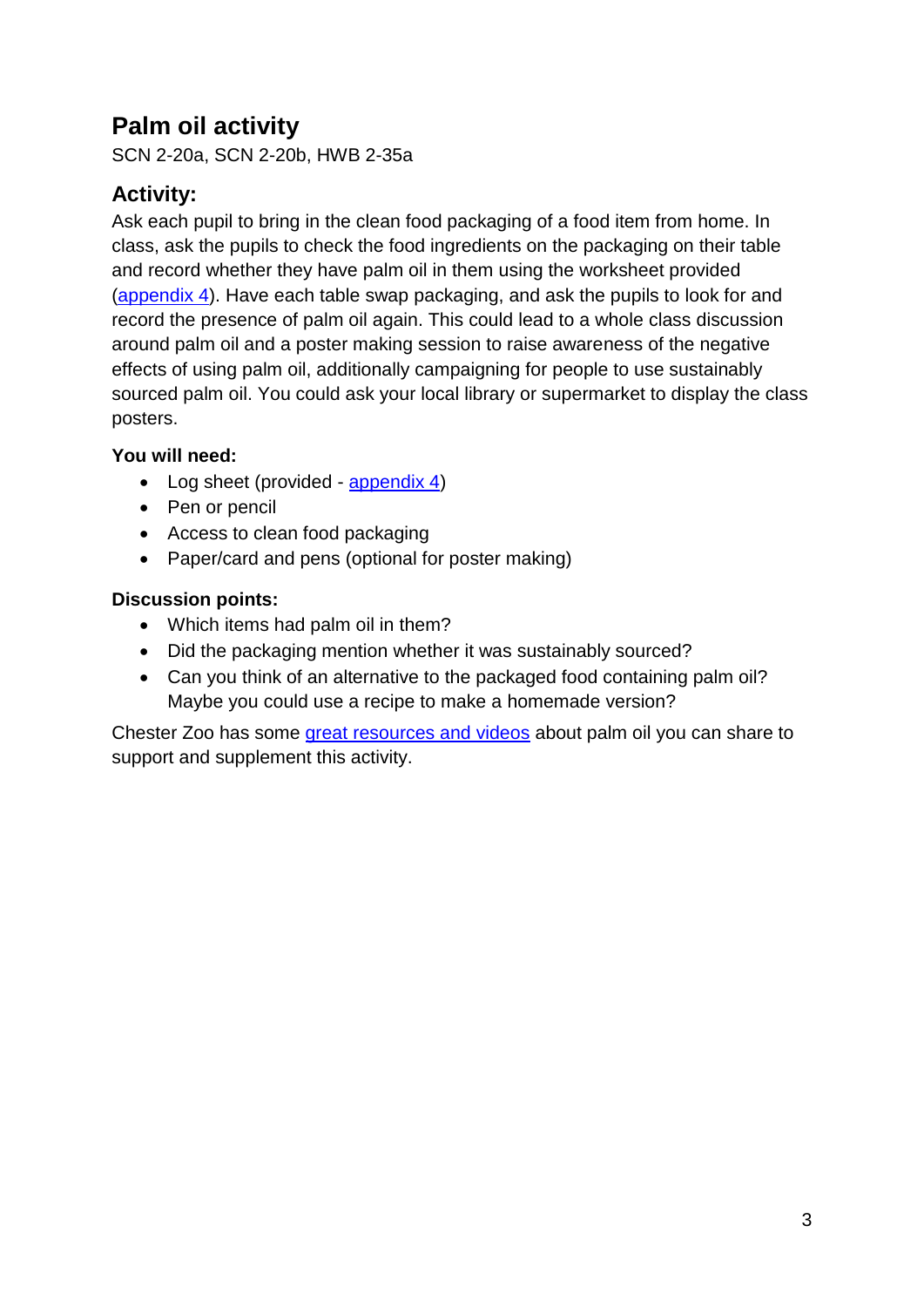# **Appendix 1: Litter survey worksheet**

<span id="page-4-0"></span>

| <b>Type of Litter</b>           | <b>Tally</b> | <b>Notes</b> |
|---------------------------------|--------------|--------------|
| <b>Plastic</b>                  |              |              |
| Drink carton or bottles         |              |              |
| Plastic bags                    |              |              |
| Sweetie wrappers                |              |              |
| Food packaging, e.g. cling film |              |              |
| Paper/Wood                      |              |              |
| Pencils                         |              |              |
| Paper/cardboard                 |              |              |
| <b>Tissues</b>                  |              |              |
| <b>Metal</b>                    |              |              |
| Drinks cans                     |              |              |
| Foil wrappers e.g. tinfoil      |              |              |
| <b>Other</b>                    |              |              |
|                                 |              |              |
|                                 |              |              |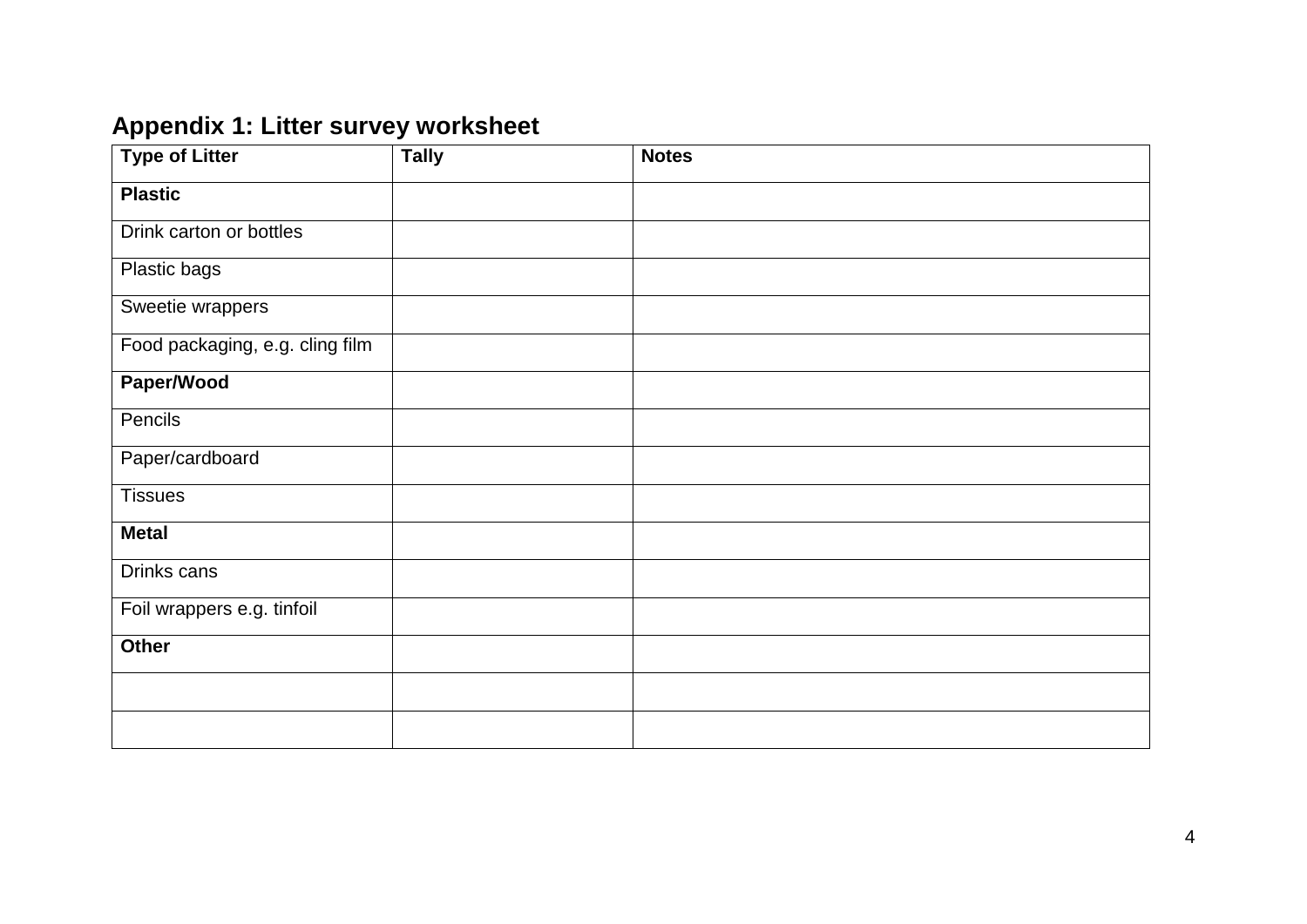### <span id="page-5-0"></span>**Appendix 2: Formal letter template**

Recipient's address: School address:

Today's date:

Dear [If unknown, insert 'To Whom it may concern'],

Introduction Paragraph: tell the reader who you are (briefly), why you are writing and what the purpose of your letter is. E.g., asking the politician to ban a type of singleuse plastic.

Main Body: this could be one or two paragraphs. What do you want to say or convey? What changes would you like to see? Try to be concise, straight to the point and clear. E.g., why are you asking them to ban this type of plastic, for example, is it harming local wildlife?

Closing Paragraph: summarise and thank them for their time. Remind them of what change you would like to see in the fight against waste.

Yours faithfully,

(Use sincerely if you know who you are writing to, if it is unknown use faithfully.) Your first name.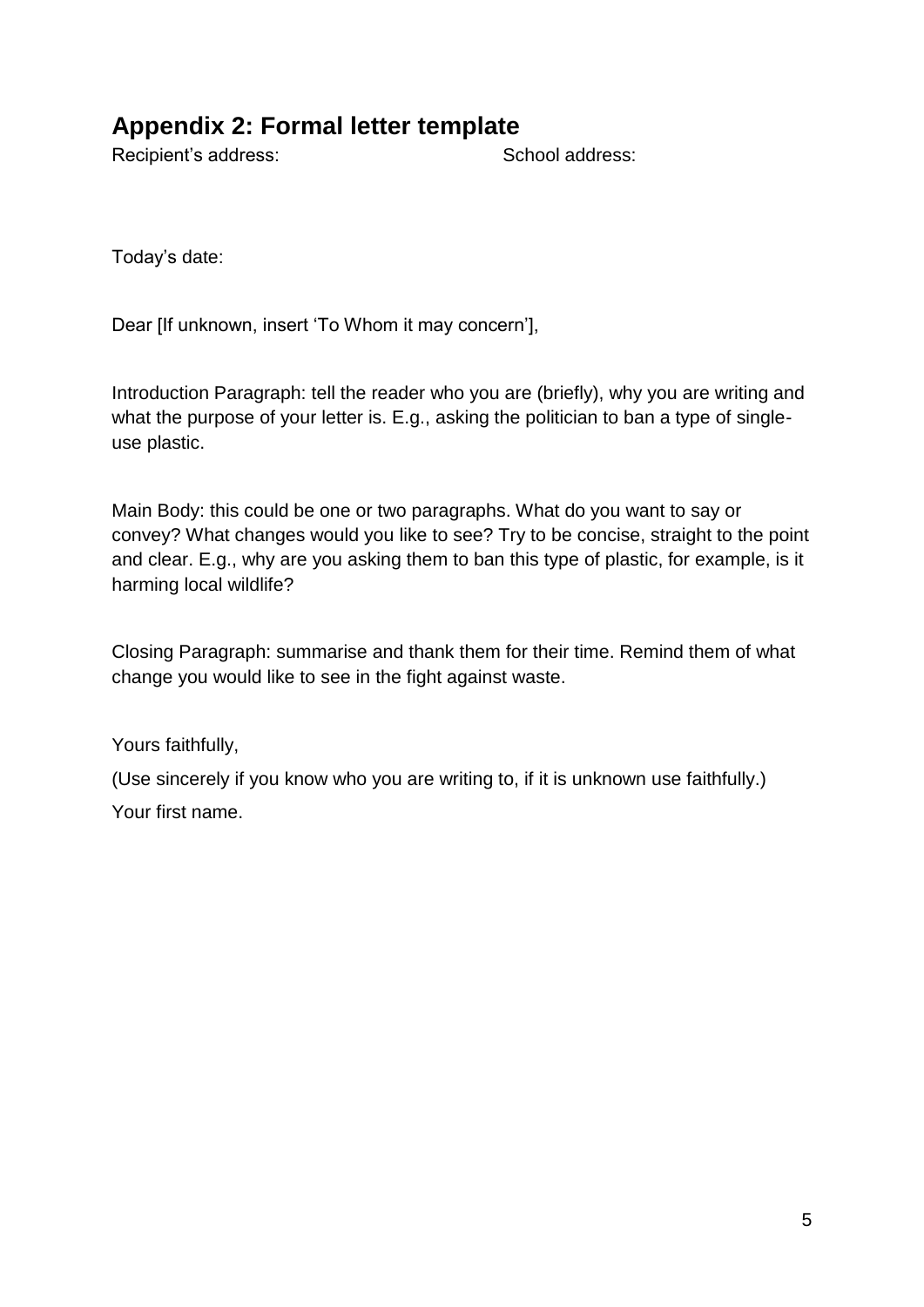### <span id="page-6-0"></span>**Appendix 3: Formal letter template 2**

Recipient's address: School address:

Today's date:

Dear [If unknown, insert 'To Whom it may concern'],

Introduction Paragraph: tell the reader who you are (briefly), why you are writing and what the purpose of your letter is.

| My name is (first name only)                                              | and I attend | <b>Primary School.</b><br><b>All Contract Contract Contract</b> |  |  |  |  |  |
|---------------------------------------------------------------------------|--------------|-----------------------------------------------------------------|--|--|--|--|--|
| We have been reading What A Waste by Jess French and learning all about   |              |                                                                 |  |  |  |  |  |
| waste. We have recently completed a litter pick on the school grounds and |              |                                                                 |  |  |  |  |  |
| found lots of<br>and                                                      |              |                                                                 |  |  |  |  |  |

Main Body: this could be one or two paragraphs. What do you want to say or convey? What changes would you like to see? Try to be concise, straight to the point and clear.

| The book made me feel                                                        |                             | about | . I am concerned                    |  |  |  |  |
|------------------------------------------------------------------------------|-----------------------------|-------|-------------------------------------|--|--|--|--|
| about                                                                        | because                     |       | . This will affect my school        |  |  |  |  |
|                                                                              |                             |       | We have been working really hard to |  |  |  |  |
| reduce, and recycle (The 3 R's). I think that it would be really positive if |                             |       |                                     |  |  |  |  |
| you were to                                                                  | <u> 1999 - Jan Jan Jawa</u> |       | . This would help us to             |  |  |  |  |

Closing Paragraph: summarise and thank them for their time.

**In conclusion, waste is extremely harmful to our planet, and I think that it would be really helpful for our environment if you \_\_\_\_\_\_\_\_\_. Thank you for taking the time to read my letter and consider making changes to help in the fight against waste.** 

Yours faithfully,

(Use sincerely if you know who you are writing to, if it is unknown then use faithfully.)

Your first name.